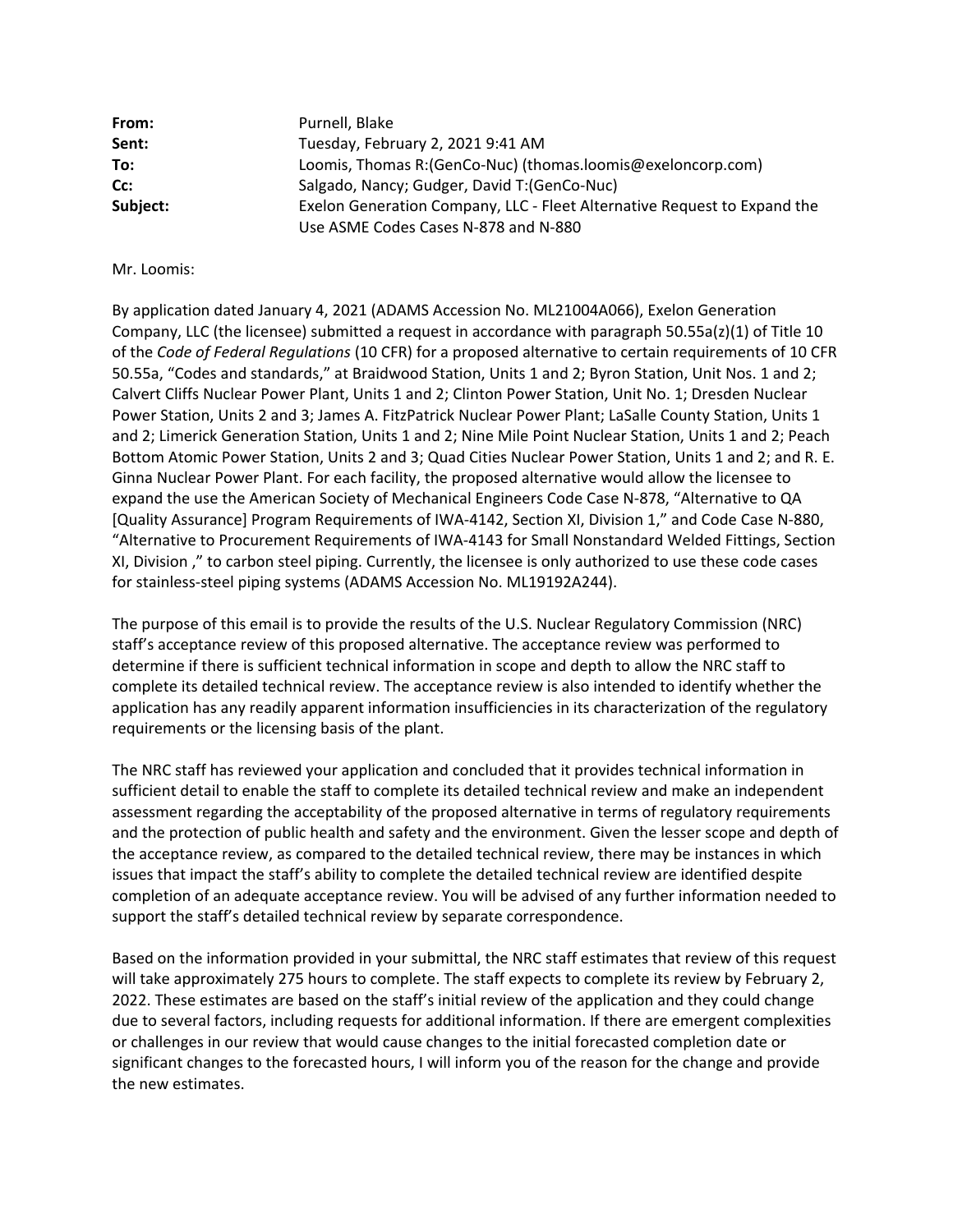Sincerely,

Blake Purnell, Project Manager Plant Licensing Branch III Division of Operating Reactor Licensing Office of Nuclear Reactor Regulation U.S. Nuclear Regulatory Commission ph: 301-415-1380

Docket Nos. STN 50-456, STN 50-457, STN 50-454, STN 50-455, 50-317, 50-318, 50-461, 50-237, 50-249, 50-333, 50-373, 50-374, 50-352, 50-353, 50-220, 50-410, 50-277, 50-278, 50-254, 50-265, and 50-244

EPIDs: L-2021-LLR-0000, -0002, and -0003